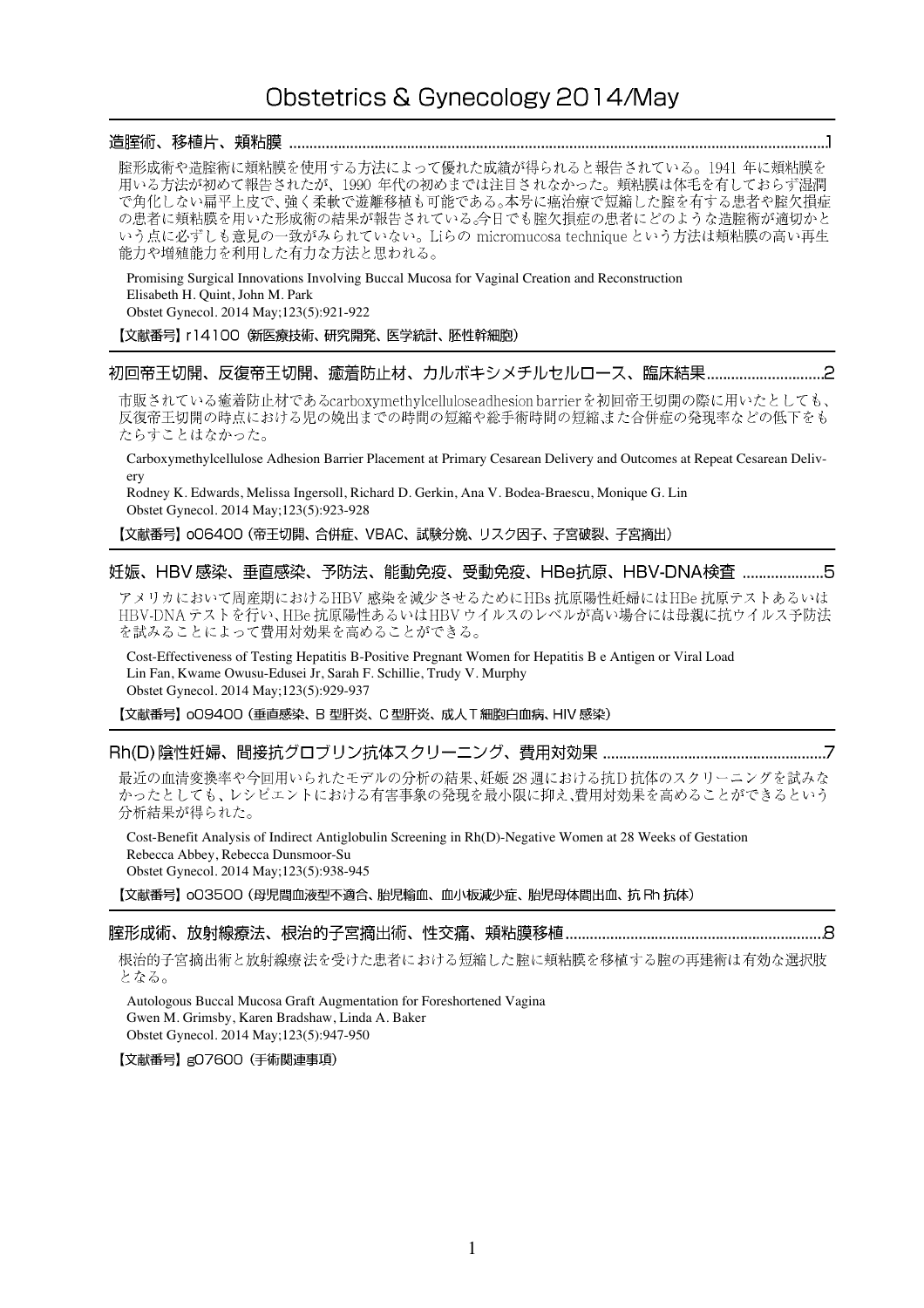## 頬粘膜、micromucosa、経会陰的腟形成術、腟欠損症、完全アンドロゲン不応症、造腟術.........................9

自己の頬粘膜から得た小片を利用した micromucosa を用いて経会陰的に腟形成術を試みる方法は、Maver-Rokitansky-Kuster-Hauser症候群や完全アンドロゲン不応症の患者にとって有効なアプローチで満足すべき長さ の腟と機能的な粘膜が形成されることが確認された。

Long-Term Outcomes of Vaginoplasty With Autologous Buccal Micromucosa Feng-yong Li, Yan-sheng Xu, Chuan-de Zhou, Yu Zhou, Sen-kai Li, Qiang Li Obstet Gynecol. 2014 May;123(5):951-956

【文献番号】gO7500 (婦人科手術、子宮摘出術、核出術、付属器摘出術、予防的手術、尿路系手術、新術式)

#### 

1期の上皮性卵巣癌患者において再発のリスクの上昇をみた患者のサブグループを特定する上で、リンパ管浸潤は 重要な組織学的所見である。

Effect of Lymphovascular Space Invasion on Survival of Stage I Epithelial Ovarian Cancer Koji Matsuo, Kiyoshi Yoshino, Kosuke Hiramatsu, Chiaki Banzai, Kosei Hasegawa, Masanori Yasuda, Masato Nishimura, Todd B. Sheridan, Yuji Ikeda, Yasuhiko Shiki, Seiji Mabuchi, Takayuki Enomoto, Tadashi Kimura, Keiichi Fujiwara, Lynda D. Roman, Anil K. Sood

Obstet Gynecol. 2014 May;123(5):957-965

【文献番号】gO4120 (悪性卵巣腫瘍)

#### 

慢性高血圧を有する女性において、妊娠に伴うネガティブな臨床結果を認めるリスクは妊娠20週未満の調査開始 時の血圧が140/90mmHg未満にコントロールされている群においては、それ以上の血圧の群に比べ有意に低下し、 血圧の上昇に伴ってリスクは上昇するという結果が得られた。

Risk of Adverse Pregnancy Outcomes in Women With Mild Chronic Hypertension Before 20 Weeks of Gestation Nana-Ama Ankumah, Jessica Cantu, Victoria Jauk, Joseph Biggio, John Hauth, William Andrews, Alan Thevenet N. Tita Obstet Gynecol. 2014 May;123(5):966-972

【文献番号】 oO2200 (妊娠中毒症、妊娠高血圧、腎機能障害、胎盤剥離、子癇、リスク因子)

#### 母体死亡、出血、高血圧疾患、静脈血栓塞栓症、対応戦略 …………………………………………………………………17

アメリカにおいて母体死亡や母体合併症を低下させる必要があるという認識が広まり、それが「National Partnership for Maternal Safety」いう団体を生み出す結果となった。協同で行う広範囲な戦略に沿って母体死亡 や母体合併症に対応するための活動を開始した。

The National Partnership for Maternal Safety Mary E. D'Alton, Elliott K. Main, M. Kathryn Menard, Barbara S. Levy Obstet Gynecol. 2014 May;123(5):973-977

【文献番号】 o10200 (母体死亡、妊産婦死亡、母体合併症)

#### 重度母体合併症、出血、輸血、NICU、診断基準 …………………………………………………………………………………18

重度母体合併症を検知するためにはICUへの入院や4単位以上の血液製剤の使用例に注目する必要がある。4単位 以上の血液製剤が必要となるものは1,000分娩あたり約2例、またICUへの入院が必要となったものは1,000分娩 あたり3~4例と報告されている。

重度母体合併症が認められた場合、そのケアの状況をレビューしどのような状態になった場合に上位の医療機関へ の転送が必要かなどということに対して基準を定めておく必要がある、重度母体合併症は決してまれなものではな い。重度の母体合併症を減少させるためにはそれを早期に検知し、症例を慎重にレビューし、適切な対応ができる 態勢を整えておく必要がある。

Facility-Based Identification of Women With Severe Maternal Morbidity: It Is Time to Start William M. Callaghan, William A. Grobman, Sarah J. Kilpatrick, Elliott K. Main, Mary D'Alton Obstet Gynecol. 2014 May;123(5):978-981

【文献番号】 o10200 (母体死亡、妊産婦死亡、母体合併症)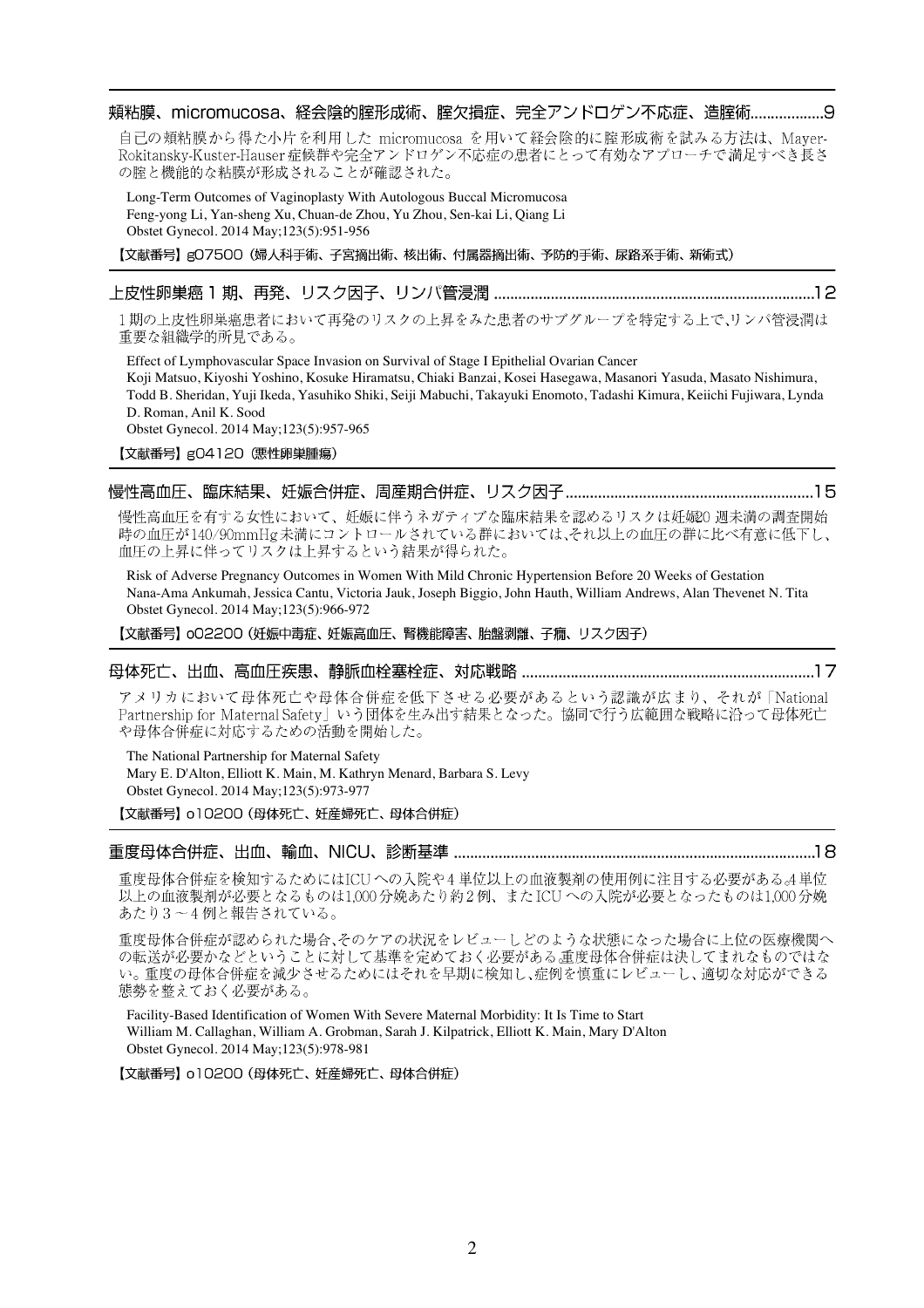#### 

産科における出血量を推定するための visual aid を開発し、いろいろなタイプの産科のケア提供者に使用しても らったところ、経験年数によって差異が認められたが出血量の推定量の精度の上昇が認められた。

Use of a Novel Visual Aid to Improve Estimation of Obstetric Blood Loss Lisa C. Zuckerwise, Christian M. Pettker, Jessica Illuzzi, Cheryl R. Raab, Heather S. Lipkind Obstet Gynecol. 2014 May;123(5):982-986

【文献番号】 005200 (産科ショック、子宮復古不全、分娩後出血、貧血、子宮動脈塞栓術、止血法)

#### 

産褥静脈血栓塞栓症のリスクは分娩後最初の3週間で最も高まった。産科的合併症を有する女性では分娩後静脈血 栓塞栓症のリスクは上昇し、分娩後12週間にわたって認められた。

Postpartum Venous Thromboembolism: Incidence and Risk Factors Naomi K. Tepper, Sheree L. Boulet, Maura K. Whiteman, Michael Monsour, Polly A. Marchbanks, W. Craig Hooper, Kathryn M. Curtis Obstet Gynecol. 2014 May;123(5):987-996

【文献番号】 oO5300 (DIC、血栓症、羊水塞栓)

#### 

6年間に3回以上のスクリーニングを受けた女性においては頚部腺癌の発現頻度は有意に低下した。高度異型扁平 上皮細胞や異型腺細胞はその後の腺癌や扁平上皮癌の重要な予測因子である。

Screening Frequency and Atypical Cells and the Prediction of Cervical Cancer Risk Yun-Yuan Chen, San-Lin You, Shin-Lan Koong, Jessica Liu, Chi-An Chen, Chien-Jen Chen, for the Taiwan Cervical Cancer Screening Task Force Obstet Gynecol. 2014 May;123(5):1003-1011

【文献番号】gO2800 (細胞診、コルポスコープ、スクリーニング、パピローマウイルス、LEEP、円錐切除、生検)

#### 

複合ピルを持続的に投与した群と周期的に投与した群において12か月間の継続率や妊娠率に同様な結果が得られ た。経口避妊薬を中断する、あるいは妊娠することを予測する確かな因子は認められなかった。

Continuous Compared With Cyclic Use of Oral Contraceptive Pills in the Dominican Republic: A Randomized Controlled Trial

Kavita Nanda, Anja Lendvay, Cynthia Kwok, Elizabeth Tolley, Karine Dube, Vivian Brache Obstet Gynecol. 2014 May;123(5):1012-1022

【文献番号】 r12200 (避妊、経口避妊薬、妊娠中絶、IUD、IUS、人口問題、リスク因子、スクリーニング)

# 

ロボット手術を併用した婦人科手術の費用は症例数の上昇とともに低下した。しかし、いろいろなシナリオにおい て、ロボット手術を併用した子宮摘出術は腹腔鏡下子宮摘出術よりも費用は上昇する。

An Economic Analysis of Robotically Assisted Hysterectomy Jason D. Wright, Cande V. Ananth, Ana I. Tergas, Thomas J. Herzog, William M. Burke, Sharyn N. Lewin, Yu-Shiang Lu, Alfred I. Neugut, Dawn L. Hershman Obstet Gynecol. 2014 May;123(5):1038-1048

【文献番号】gO7300 (腹腔鏡下手術、ミニラパロトミー、ロボット手術)

#### 

office visceral slide test は外来において閉塞性臍部周囲癒着を検知するための簡単で信頼に足るテストである。

Office Visceral Slide Test Compared With Two Perioperative Tests for Predicting Periumbilical Adhesions Ceana H. Nezhat, Erica C. Dun, Adi Katz, Friedrich A. Wieser Obstet Gynecol. 2014 May;123(5):1049-1056

【文献番号】gO7300 (腹腔鏡下手術、ミニラバロトミー、ロボット手術)